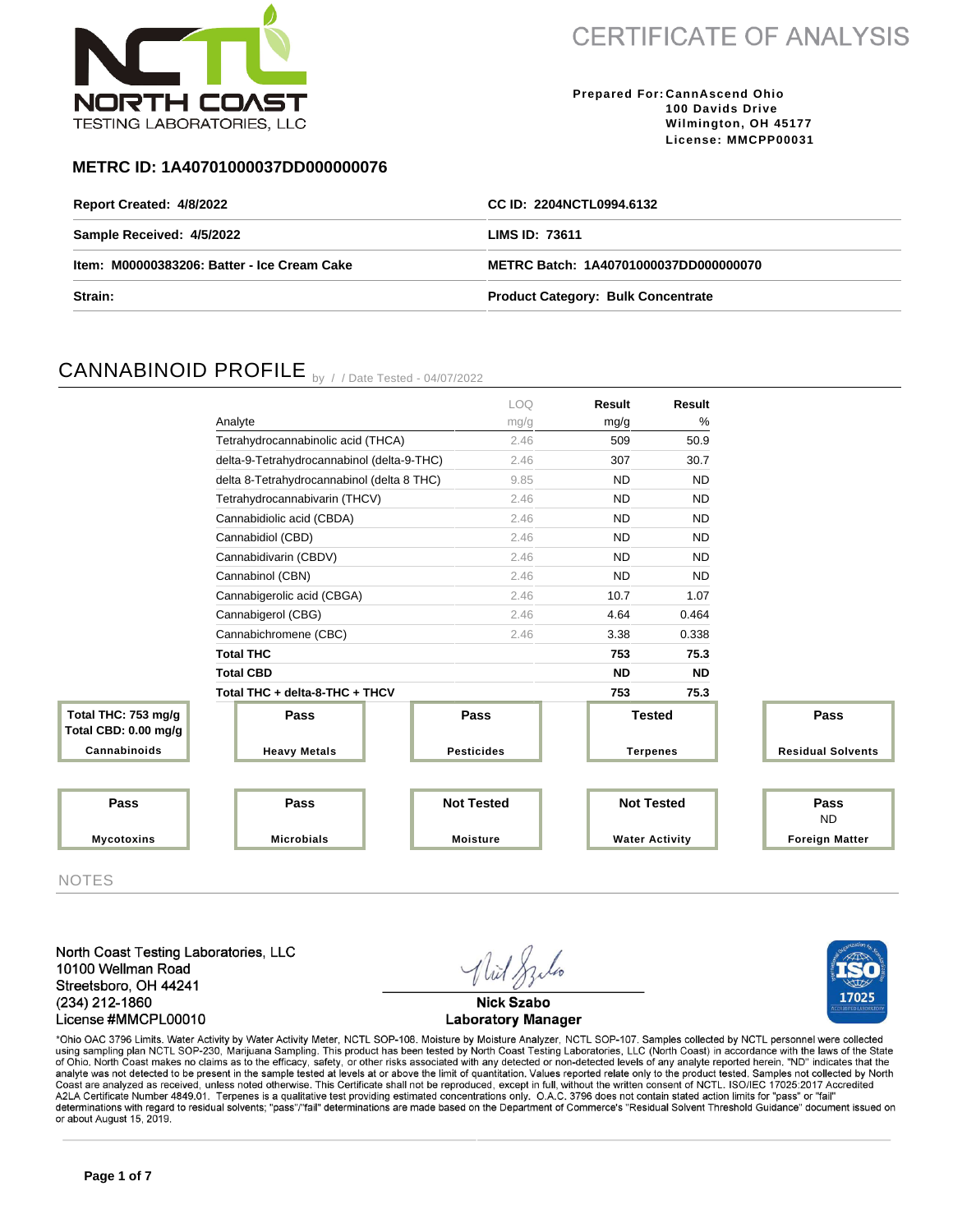

**Prepared For: CannAscend Ohio 100 Davids Drive Wilmington, OH 45177 License: MMCPP00031**

### **METRC ID: 1A40701000037DD000000076**

| Report Created: 4/8/2022                    | CC ID: 2204NCTL0994.6132                  |
|---------------------------------------------|-------------------------------------------|
| Sample Received: 4/5/2022                   | LIMS ID: 73611                            |
| Item: M00000383206: Batter - Ice Cream Cake | METRC Batch: 1A40701000037DD000000070     |
| Strain:                                     | <b>Product Category: Bulk Concentrate</b> |

# Heavy Metals by ICPMS / / Date Tested - 04/06/2022

| Analyte | -OO-   | OAC-3796  | Result    | <b>Status</b> |
|---------|--------|-----------|-----------|---------------|
|         | ppm    | ppm Limit | ppm       |               |
| Arsenic | 0.0831 | 0.42      | <b>ND</b> | Passed        |
| Cadmium | 0.0831 | 0.27      | <b>ND</b> | Passed        |
| Lead    | 0.332  | 0.87      | <b>ND</b> | Passed        |
| Mercury | 0.0831 | 0.87      | <b>ND</b> | Passed        |

NOTES

North Coast Testing Laboratories, LLC 10100 Wellman Road Streetsboro, OH 44241 (234) 212-1860 License #MMCPL00010

**Nick Szabo Laboratory Manager** 

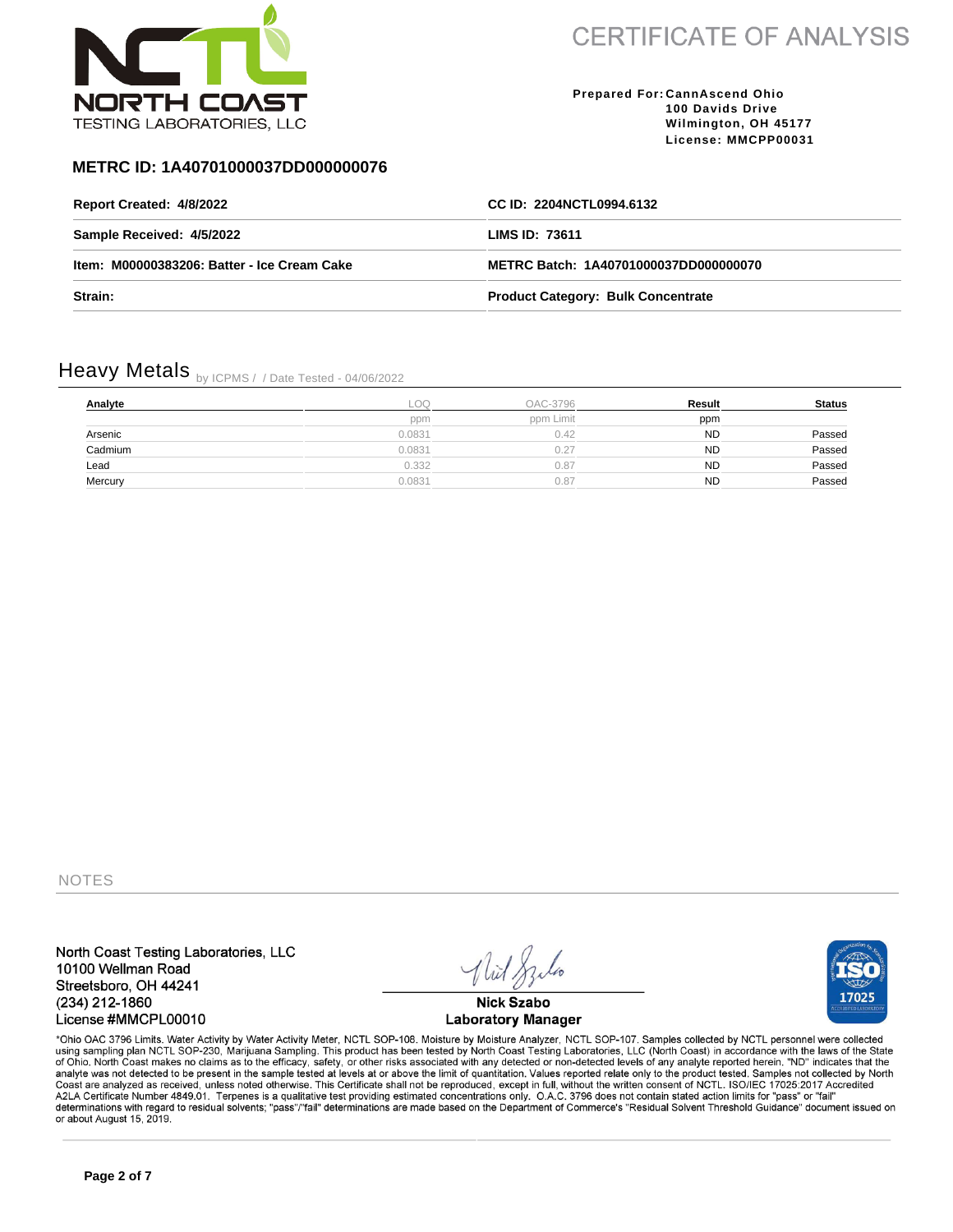

**Prepared For: CannAscend Ohio 100 Davids Drive Wilmington, OH 45177 License: MMCPP00031**

### **METRC ID: 1A40701000037DD000000076**

| Report Created: 4/8/2022                    | CC ID: 2204NCTL0994.6132                  |
|---------------------------------------------|-------------------------------------------|
| Sample Received: 4/5/2022                   | LIMS ID: 73611                            |
| Item: M00000383206: Batter - Ice Cream Cake | METRC Batch: 1A40701000037DD000000070     |
| Strain:                                     | <b>Product Category: Bulk Concentrate</b> |

## Microbials by 3M Petrifilm / / Date Tested - 04/06/2022

| Analyte                              | LOQ   | OAC-3796    | Result    | <b>Status</b> |
|--------------------------------------|-------|-------------|-----------|---------------|
|                                      | cfu/g | cfu/g Limit | cfu/g     |               |
| Total Yeast & Mold                   |       | 1000        | <b>ND</b> | Passed        |
| E. Coli                              |       |             | <b>ND</b> | Passed        |
| <b>Total Aerobic Bacteria</b>        |       | 10000       | <b>ND</b> | Passed        |
| Bile-Tolerant Gram-Negative Bacteria |       | 100         | <b>ND</b> | Passed        |
| <b>Total Coliforms</b>               |       | 100         | <b>ND</b> | Passed        |
| Salmonella                           |       |             | <b>ND</b> | Passed        |

**NOTES** 

MICROPP22040601

North Coast Testing Laboratories, LLC 10100 Wellman Road Streetsboro, OH 44241 (234) 212-1860 License #MMCPL00010

**Nick Szabo Laboratory Manager** 

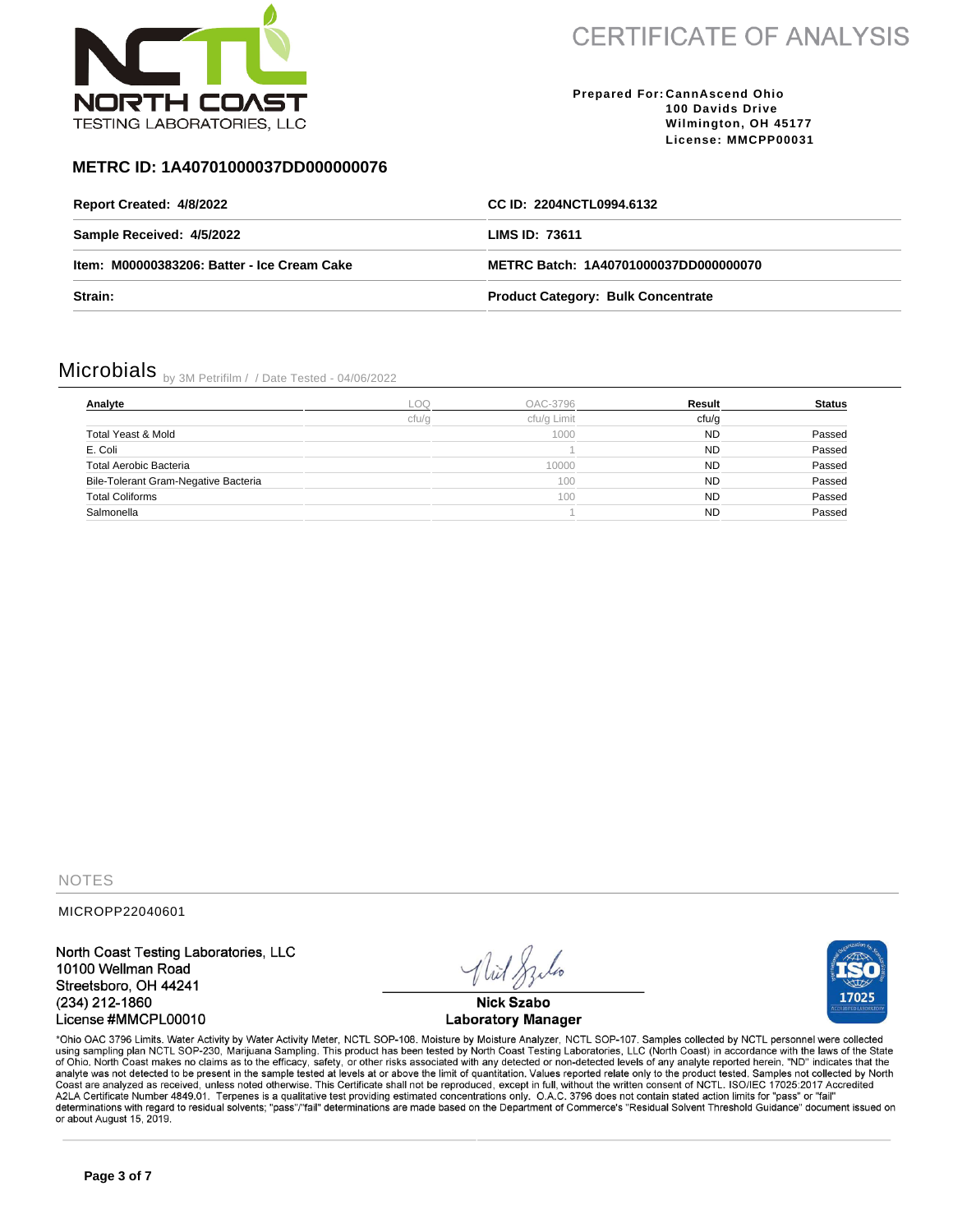

**Prepared For: CannAscend Ohio 100 Davids Drive Wilmington, OH 45177 License: MMCPP00031**

### **METRC ID: 1A40701000037DD000000076**

| Report Created: 4/8/2022                    | CC ID: 2204NCTL0994.6132                  |
|---------------------------------------------|-------------------------------------------|
| Sample Received: 4/5/2022                   | LIMS ID: 73611                            |
| Item: M00000383206: Batter - Ice Cream Cake | METRC Batch: 1A40701000037DD000000070     |
| Strain:                                     | <b>Product Category: Bulk Concentrate</b> |

## Mycotoxins by LCMSMS / / Date Tested - 04/07/2022

| Analyte                 | LOQ  | OAC-3796  | Result    | <b>Status</b> |
|-------------------------|------|-----------|-----------|---------------|
|                         | ppb  | ppb Limit | ppb       |               |
| Ochratoxin A            | 18.4 | 20        | <b>ND</b> | Passed        |
| Aflatoxin B1            | 4.59 | 20        | <b>ND</b> | Passed        |
| Aflatoxin B2            | 4.59 | 20        | <b>ND</b> | Passed        |
| Aflatoxin G1            | 4.59 | 20        | <b>ND</b> | Passed        |
| Aflatoxin G2            | 4.59 | 20        | <b>ND</b> | Passed        |
| <b>Total Aflatoxins</b> | 0.00 | 20        | <b>ND</b> | Passed        |

NOTES

North Coast Testing Laboratories, LLC 10100 Wellman Road Streetsboro, OH 44241 (234) 212-1860 License #MMCPL00010

**Nick Szabo Laboratory Manager** 

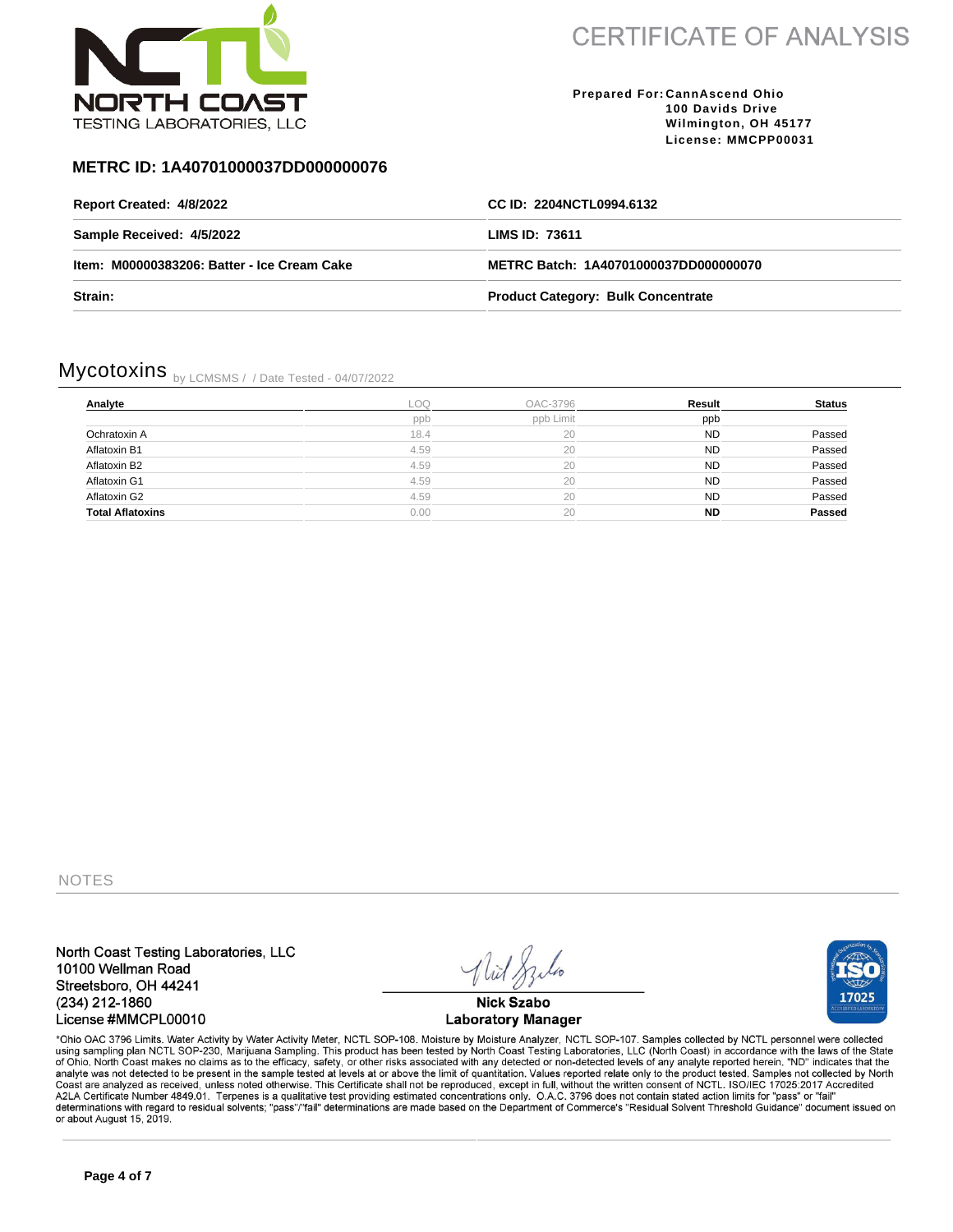

**Prepared For: CannAscend Ohio 100 Davids Drive Wilmington, OH 45177 License: MMCPP00031**

#### **METRC ID: 1A40701000037DD000000076**

| Report Created: 4/8/2022                    | CC ID: 2204NCTL0994.6132                  |
|---------------------------------------------|-------------------------------------------|
| Sample Received: 4/5/2022                   | LIMS ID: 73611                            |
| Item: M00000383206: Batter - Ice Cream Cake | METRC Batch: 1A40701000037DD000000070     |
| <b>Strain:</b>                              | <b>Product Category: Bulk Concentrate</b> |

## Pesticides by LCMSMS / / Date Tested - 04/07/2022

| Analyte            | LOQ  | OAC-3796  | Result    | <b>Status</b> |
|--------------------|------|-----------|-----------|---------------|
|                    | ppb  | ppb Limit | ppb       |               |
| Abamectin          | 45.9 | <b>ND</b> | <b>ND</b> | Passed        |
| Aldicarb           | 9.19 | <b>ND</b> | <b>ND</b> | Passed        |
| Bifenazate         | 18.4 | 20        | <b>ND</b> | Passed        |
| Cyfluthrin         | 257  | 10        | <b>ND</b> | Passed        |
| Daminozide         | 45.9 | <b>ND</b> | <b>ND</b> | Passed        |
| Diazinon           | 4.59 | <b>ND</b> | <b>ND</b> | Passed        |
| Dichlorvos         | 45.9 | <b>ND</b> | <b>ND</b> | Passed        |
| Dimethoate         | 9.19 | <b>ND</b> | ND        | Passed        |
| Etoxazole          | 9.19 | <b>ND</b> | <b>ND</b> | Passed        |
| Flonicamid         | 27.6 | 30        | <b>ND</b> | Passed        |
| Fludioxonil        | 9.19 | 10        | <b>ND</b> | Passed        |
| Imidacloprid       | 9.19 | <b>ND</b> | <b>ND</b> | Passed        |
| Myclobutanil       | 45.9 | <b>ND</b> | <b>ND</b> | Passed        |
| Paclobutrazol      | 9.19 | <b>ND</b> | <b>ND</b> | Passed        |
| Piperonyl Butoxide | 9.19 | 100       | <b>ND</b> | Passed        |
| Pyrethrin 1        | 257  | 50        | <b>ND</b> | Passed        |
| Spirotetramat      | 18.4 | 10        | <b>ND</b> | Passed        |
| Thiamethoxam       | 9.19 | 20        | <b>ND</b> | Passed        |
| Trifloxystrobin    | 9.19 | 10        | <b>ND</b> | Passed        |
| Spinosad           | 4.59 | 10        | <b>ND</b> | Passed        |

NOTES

North Coast Testing Laboratories, LLC 10100 Wellman Road Streetsboro, OH 44241 (234) 212-1860 License #MMCPL00010

**Nick Szabo Laboratory Manager** 

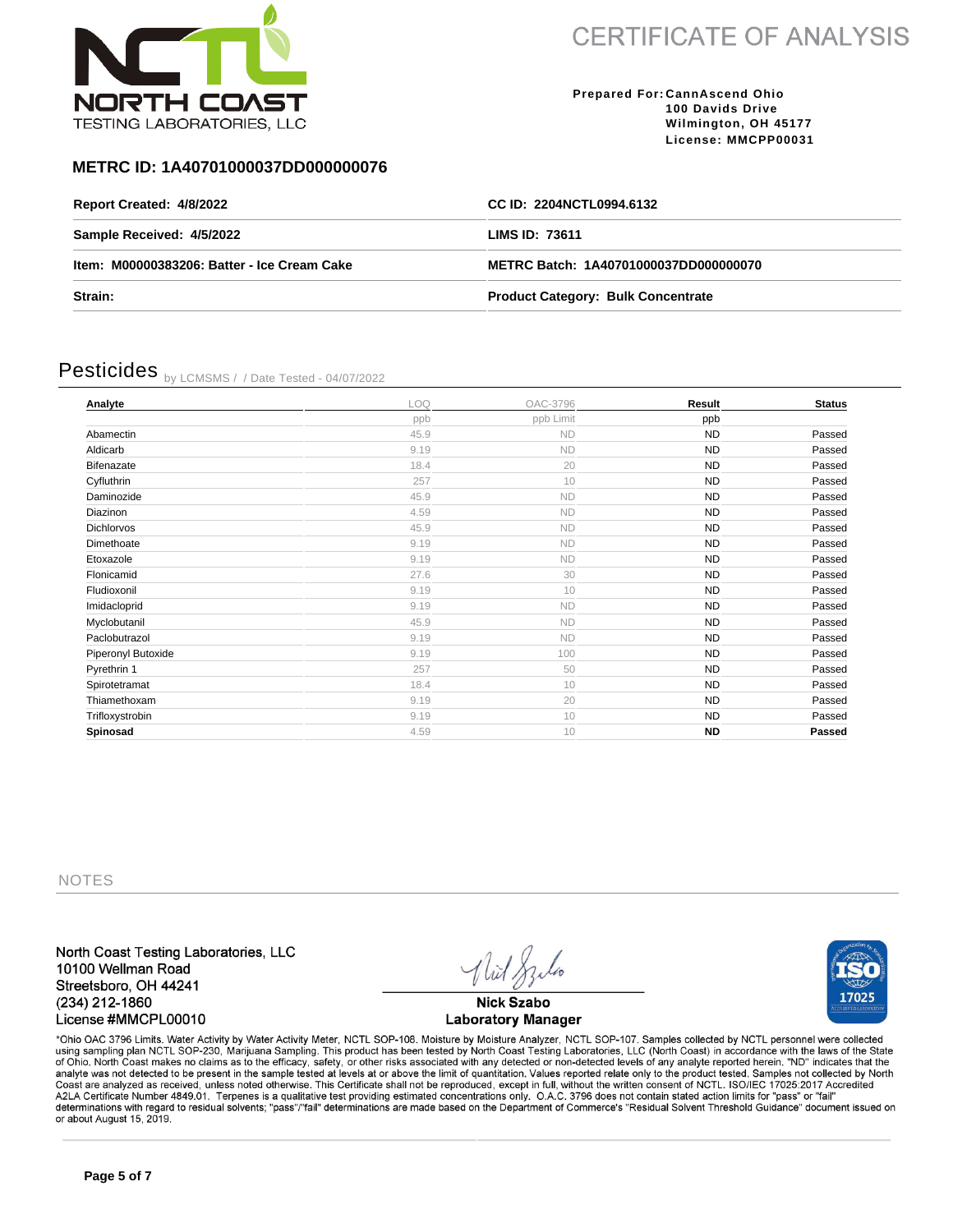

**Prepared For: CannAscend Ohio 100 Davids Drive Wilmington, OH 45177 License: MMCPP00031**

#### **METRC ID: 1A40701000037DD000000076**

| Report Created: 4/8/2022                    | CC ID: 2204NCTL0994.6132                  |
|---------------------------------------------|-------------------------------------------|
| Sample Received: 4/5/2022                   | LIMS ID: 73611                            |
| Item: M00000383206: Batter - Ice Cream Cake | METRC Batch: 1A40701000037DD000000070     |
| Strain:                                     | <b>Product Category: Bulk Concentrate</b> |

### Residual Solvents by GCMS / / Date Tested - 04/06/2022

| Analyte              | LOQ  | OAC-3796       | Result    | <b>Status</b> |
|----------------------|------|----------------|-----------|---------------|
|                      | ppm  | ppm Limit      | ppm       |               |
| Acetone              | 13.8 | 5000           | 25.4      | Passed        |
| Benzene              | 3.46 | $\overline{2}$ | <b>ND</b> | Passed        |
| Ethanol              | 138  | 5000           | <b>ND</b> | Passed        |
| Heptane              | 3.46 | 5000           | <b>ND</b> | Passed        |
| Hexane               | 3.46 | 290            | <b>ND</b> | Passed        |
| Isobutane            | 3.46 | 5000           | <b>ND</b> | Passed        |
| Isopropyl Alcohol    | 138  | 5000           | <b>ND</b> | Passed        |
| N-butane             | 3.46 | 5000           | 347       | Passed        |
| Pentane              | 3.46 | 5000           | <b>ND</b> | Passed        |
| Propane              | 6.91 | 5000           | <b>ND</b> | Passed        |
| Toluene              | 6.91 | 890            | <b>ND</b> | Passed        |
| Xylenes (o)          | 13.8 | 2170           | <b>ND</b> | Passed        |
| Xylenes (m, p)       | 6.91 | 2170           | <b>ND</b> | Passed        |
| <b>Total Xylenes</b> | 0.00 | 2170           | <b>ND</b> | <b>Passed</b> |
|                      |      |                |           |               |

NOTES

North Coast Testing Laboratories, LLC 10100 Wellman Road Streetsboro, OH 44241 (234) 212-1860 License #MMCPL00010

**Nick Szabo Laboratory Manager** 



\*Ohio OAC 3796 Limits. Water Activity by Water Activity Meter, NCTL SOP-108. Moisture by Moisture Analyzer, NCTL SOP-107. Samples collected by NCTL personnel were collected using sampling plan NCTL SOP-230, Marijuana Sampling. This product has been tested by North Coast Testing Laboratories, LLC (North Coast) in accordance with the laws of the State<br>of Ohio. North Coast makes no claims as to Coast are analyzed as received, unless noted otherwise. This Certificate shall not be reproduced, except in full, without the written consent of NCTL. ISO/IEC 17025:2017 Accredited<br>A2LA Certificate Number 4849.01. Terpenes determinations with regard to residual solvents; "pass"/"fail" determinations are made based on the Department of Commerce's "Residual Solvent Threshold Guidance" document issued on or about August 15, 2019.